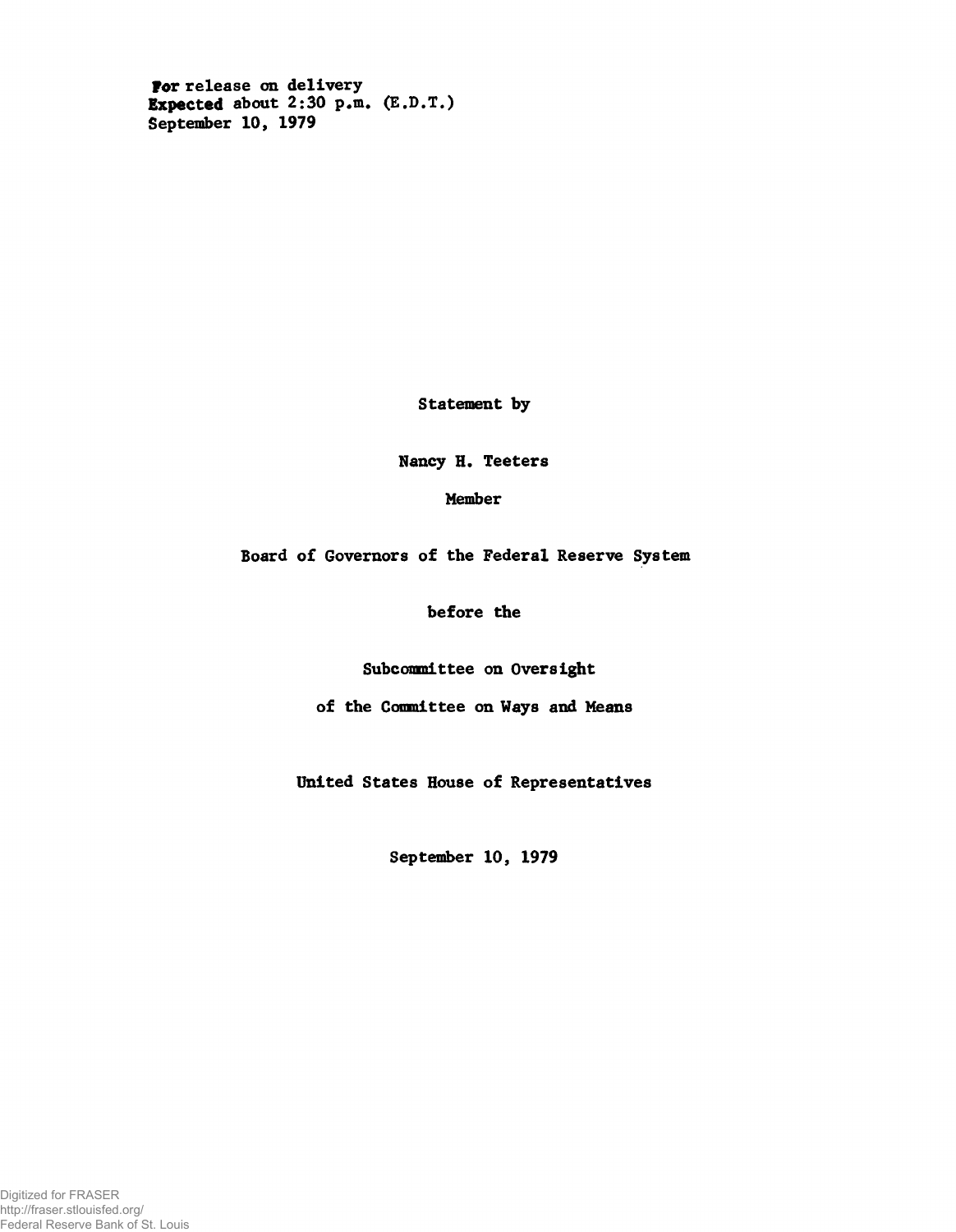**I appreciate the opportunity to appear before this subcommittee to discuss the recent study by the Internal Revenue Service on unreported income. In view of the technical issues involved in this study, I have asked some staff members from the Federal Reserve System to be present today. Ilr. Chairman, I would like to introduce to you and the other members of the subcommittee, Mr. Jared Enzler, Mr. Richard Porter, Mr. James Stull and Mr. William Wallace from the Board staff and Mr. Robert Laurent from the Federal Reserve Bank of Chicago, who will answer any technical questions that you may have.**

**Activities giving rise to unreported income, whether earned from legal or illegal sources, have been called the underground economy. The scope and nature of the underground economy has an important bearing on U.S. tax policy and also may be relevant to the understanding of developments in the economy and financial markets. For these reasons, the Board welcomes any efforts that may be made to measure the extent of the underground economy.**

**Underground activity by its very nature is difficult to measure directly. As a result, economists have resorted to various indirect methods of estimation. One much-discussed method which is evaluated in the IRS study— and one which I understand that you would like us to comment upon— uses the tatio of currency in circulation to demand deposits to extract estimates of the size of underground economic activity. According to this approach, movements in this ratio from its value in the years 1937-1941 have been interpreted as reflecting changes in the underground economy exclusively. However, there are significant analytical and measurement problems in drawing inferences about underground activity on the basis of movements in the ratio of currency to demand deposits.**

**- 1 -**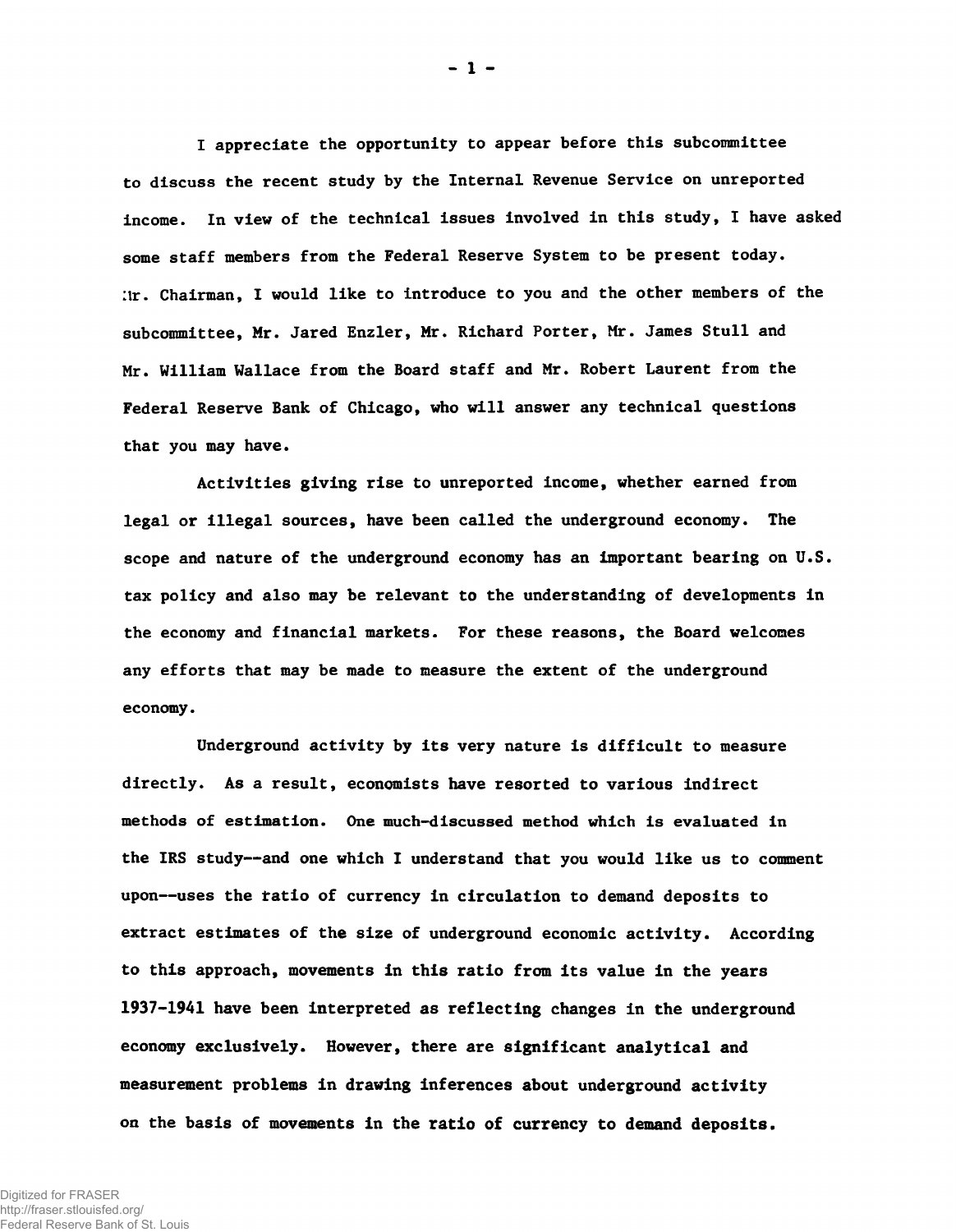**First of all, even though the Federal Reserve's data on currency and demand deposits are highly accurate and measured on a consistent basis over time, there are no reliable estimates on what portion of the U.S. currency in circulation is held in the United States and what portion is held abroad. U.S. currency balances may be held abroad as a store of wealth and, in a few countries, such balances evidently even serve as a major medium of exchange. Therefore, fluctuations in the currency ratio may reflect changes in economic and political conditions abroad.**

**Apart from variations resulting from currency held abroad, movements in the currency to deposit ratio also reflect domestic aboveground economic activity. In fact, as the IRS study noted, research by the Federal Reserve staff indicates that both the trend and cyclical movements in the currency to deposit ratio over most of the 1960s and 1970s can be explained adequately by movements in real income and consumption expenditures, prices, and interest rates — variables which are recognized as important determinants of currency and deposit holdings.**

**Since mid-1974, however, the currency to deposit ratio has moved up more sharply than can be accounted for by movements in those determinants. The increase in the ratio appears to be a result of a downward shift in the demand for demand deposits and not an upward shift in the demand** for currency. Currency holdings continue to be predicted accurately by **movements in real consumption expenditures, prices, and interest rates. The weakness in demand deposit growth, on the other hand, appears to be associated**

**-2-**